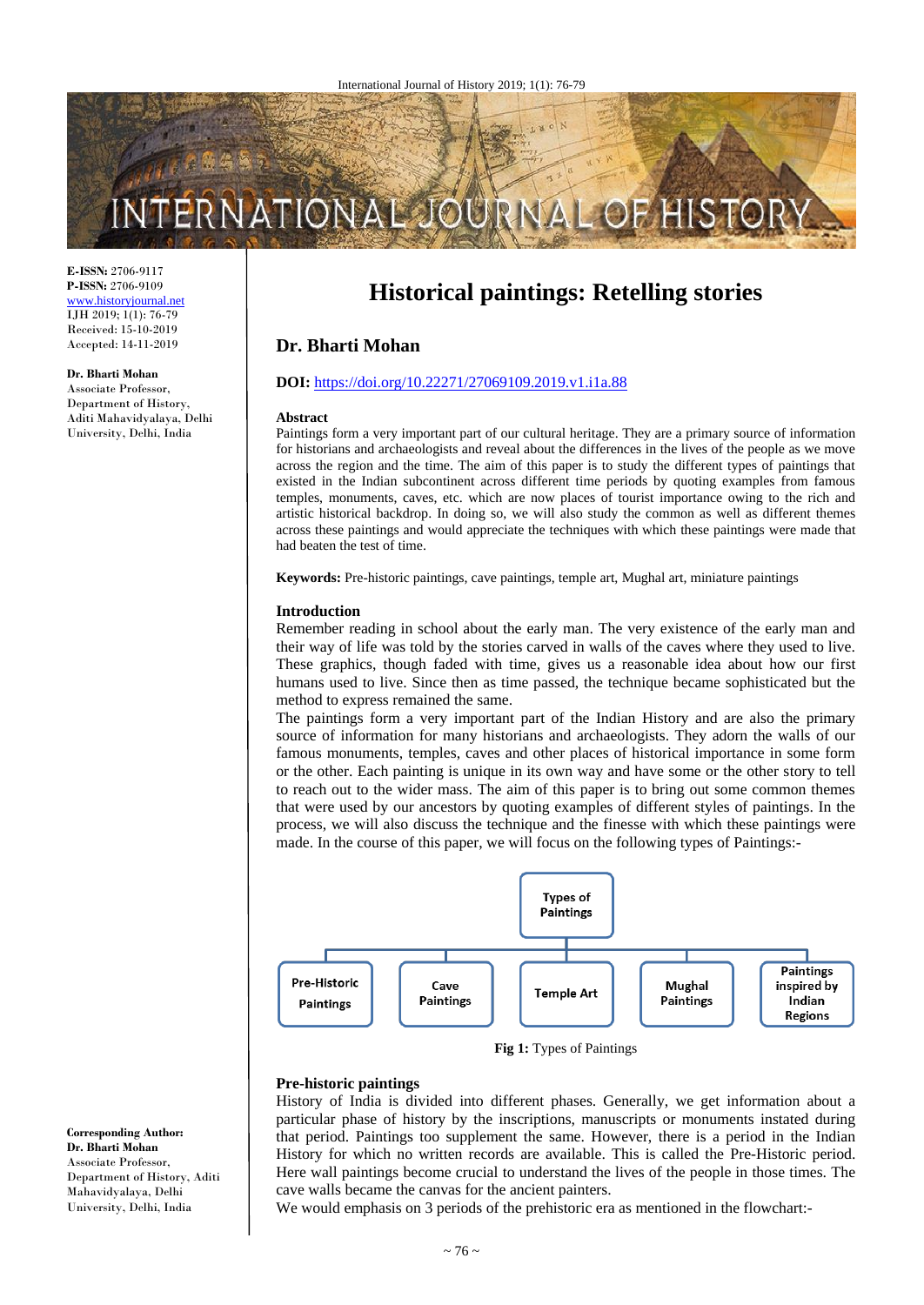

**Fig 2:** Types of Pre-Historic Paintings

The Upper Palaeolithic paintings are close to 40,000 to 10,000 years old. They mostly had themes from the forest like depiction of giant animals like Bison, Elephants, etc. Human beings were depicted as stick like figures.

The Mesolithic Period had predominantly hunting themes. It is important to note that these paintings depict the themes of the lives of the people in those days. Hunting was the primary activity for survival; hence there is more focus on the kind of tools used to hunt and the animals hunted.

The Chalcolithic Period depicts the paintings of the copper age. This was the time when agriculture too started to flourish. There are themes depicting mutual exchanges between the people.

It is imperative to note that we are talking of an era where paintings were the means of communication and are the sole piece of information available with the historians to get the idea of the lives of people in that era. It is equally important to see that these paintings were not made from the kind of paints and emulsions that we use today. These were made from the locally available rocks like limestone, haematite, Chalcedony, etc. with the mixture of probably animal fat or parts of trees as binding agents. Nor were there sophisticated brushes like we use today. Twigs, Branches, fingers, etc. might have been used for painting. Yet these paintings have passed the test of time. The ancestors have left a glimpse of their lives for many generations of their posterity.

Madhya Pradesh houses some of the caves having the paintings from this age.

Bhimbetka Shelters is one such cave. It is the UNESCO World Heritage Site. The caves were first discovered by V.S. Wakankar in 1957-58.The paintings on the themes elucidated above can be found here. It is being said that the caves were able to house these paintings for such a long time because of the chemical reaction with Oxide present on the surface of the caves. Some paintings are also found in the unoccupied caves, meaning they were used as warning signs as well.

There are other prehistoric paintings caves like Garhwal– Kumaon Range where in Centres like Lakhudiyar and Dalband, themes like dances of a group of humans are depicted. In Mahadeva Hills in Panchmarhi Area of Madhya Pradesh there are caves like Bazar Caves, Mahadeva Caves ,etc. which depict hunting scenes and daily activities, etc. Even in South India have centres like Kurnool, Hasan Parti, Kazipet, etc. where pre-historic caves depicting animal scenes can be found.

#### **Cave paintings**

Though the Pre-Historic paintings are mostly cave paintings, in this section we will elucidate about the paintings in the part latter to the pre-historic period in History, where we started having other sources of historical

accounts apart from the Paintings as well.

Starting with the first in the list are the cave paintings of Ajanta and Ellora Caves. These caves are also a UNESCO World Heritage Site. The caves are located in the state of Maharashtra, near Aurangabad.

Ajanta Caves were excavated at various times, between the 2nd century B.C. to the 6th century A.D. The cave paintings in the Ajanta Caves majorly focus on Lord Buddha, his teachings and the Jataka tales. There are close to 29 caves which were home to Buddhist monks and disciples, which is why we clearly see the influence of Buddhism in these caves (5 as chaityagrihas (prayer hall) and rest as viharas (monastery). The Ajanta Caves is famous for its Frescoes Painting, which is a technique where painting is done on the wet lime plaster and it dries with the said. These paintings adorn the walls and ceilings of Ajanta Caves. The Ajanta paintings from the fifth century CE employ outward projections technique. The lines are very rhythmic and well formed. The outer line and the body colour combine to create the illusion of volume.

Next in the list is the Ellora Caves. The caves have close to 34 monasteries and temples which date back to 600 to 1000 A.D. The caves have major themes from Buddhism, Hinduism and Jainism. The excavation activities of the caves happened in 3 stages with each phase belonging to the religions stated above in the same order. The Buddhist caves have paintings from the life of Buddha. There are twelve Buddhist caves with Vajrayana Buddhist images such as Tara, Mahamayuri, Akshobhya, Avalokiteshwara, Maitrya, Amitabha, and others. Hindu paintings are linked to the Hindu mythology with the depiction of plants, nature, gods and goddesses in the paintings. The most famous painting is of Lord Vishnu and Goddess Laksmi with clouds in the background. Many Paintings are devoted to Lord Vishnu and Lord Shiva, with the single –rock cut Kailash Temple just in the vicinity. The next comes the Jain Caves which also have mural paintings and decorative walls and ceilings with the images of Jinas and *yaksa-yaksi*s.

Next we move on to the Sittanavasal Caves of Tamil Nadu. The caves date back to the 2nd Century. The caves have figures of ducks, fish, dancing figures, and inscriptions from the 9th and 10th centuries, and are thought to have been home to Jain priests who had come down from the eastern parts of the country to spread Jainism. Vegetable dyes are said to have been used in their development. The intricately crafted borders that run the length of the walls and roof are a sight to behold.

Moving to the north most corners of India, we have Saspol Caves in Leh District, depicting an amalgamation of Buddhist and Tibetan Art. These paintings were created over  $14<sup>th</sup>$  and  $15<sup>th</sup>$  Century and are famous for their vibrant colour scheme. Hevajra, who represents the final stage of medicine and is a completely enlightened being, and Samvara, a guardian deity, are amongst some of the images. Apart from the above elucidated, there are some other caves which are famous for their paintings like Elephanta Caves in Maharashtra, Jogimara Caves in Chhatisgarh, Badami Caves in Karnataka, etc.

#### **Temple art**

Indian temples have a speciality to adorn the pillars, walls and ceiling with beautiful images of nature, god and goddess which gives the spiritual environment an ethereal look. The South Indian temples, in particular, have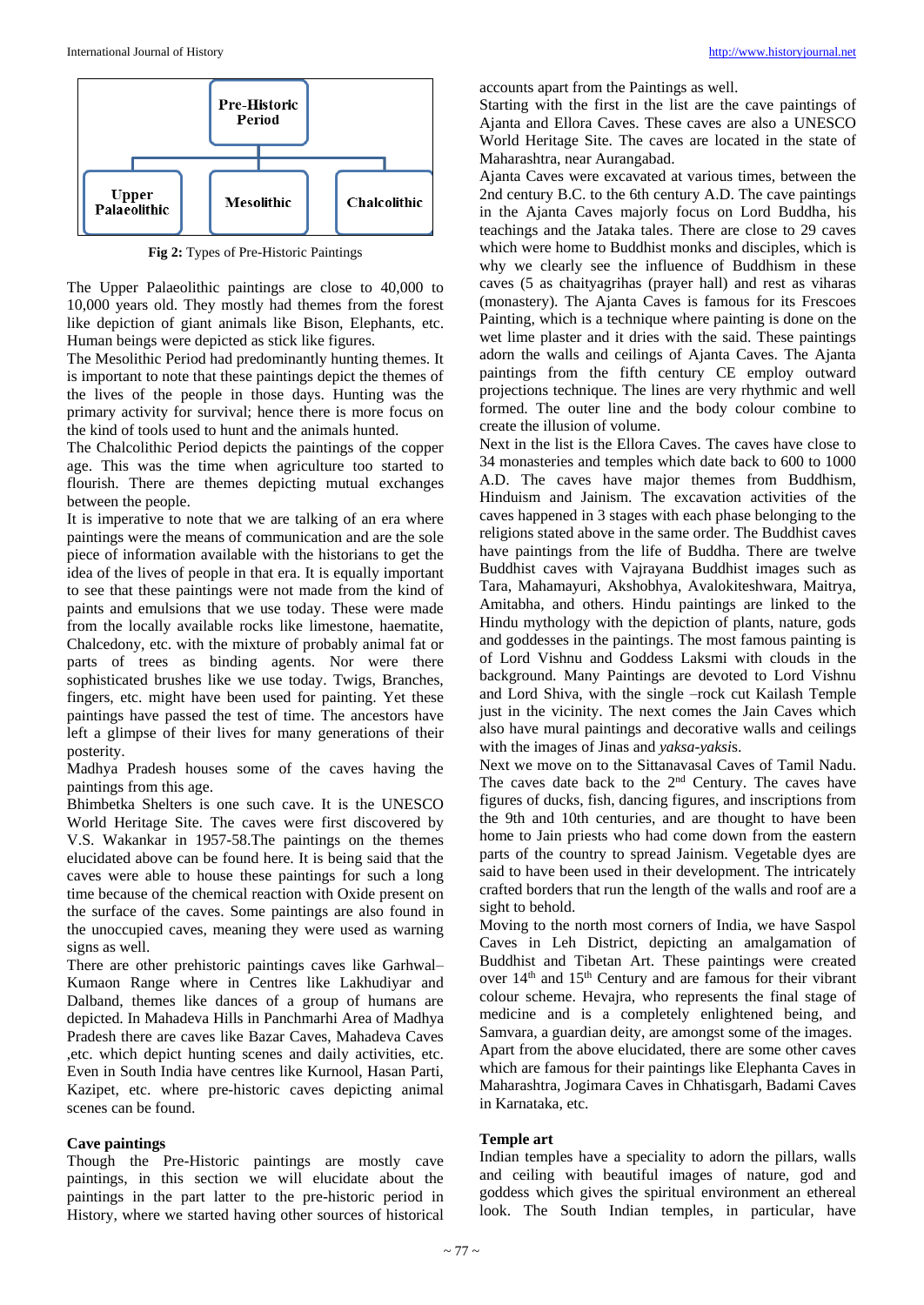examples in history displaying exemplary works of temple art.

The Pallava kings of Tamil Nadu painted exuberant and majestic depictions of Siva in the temples of Panamalai and Kailashanatar in Kancheepuram during the 7th century.

In the 8th century, the magnificent Kailashnath temple was carved out of a mountain at Ellora. Murals once adorned the walls and ceilings of this temple. The art's elegance and quality can be seen in the fragments that have survived.

The Chola Fresco Paintings were found in the passage of Brihadisvara Temple at Thanjavur, Tamil Nadu. These large paintings were painted with natural organic pigments in such a short period of time. These are amongst the most beautiful paintings ever made on Siva's theme.

Temple walls in Pundarikapuram, Ettumanoor, and Aymanam, amongst other places, are adorned with wellpreserved Kerala mural painting.

The Lalitpur district of Uttar Pradesh has temples dedicated to Lord Siva and Lord Vishnu known as Kacheris. On the ceiling of the Choti Kacheri are the remnants of magnificent 13th-century paintings. These paintings are highly important since they are the oldest remaining paintings of India's northern plains.

Paintings from the 15th century embellish the ceiling of Hampi's Virupaksha temple. They narrate the story of the Vijaynagar Empire and the images of the gods and the spiritual gurus.

The Lepakshi Temple of Andhra Pradesh have some of the finest mural works painted on walls and ceilings of the temple. These are maginificient examples of Vijaynagar paintings.

# **Mughal paintings**

Mughal paintings are an amalgamation of Indian, Persian and Islamic Art. Battles, court scenes, legendary tales, hunting scenes, wildlife, portraits, etc dominated the Mughal paintings in India. The Mughal Art can be traced back to the reign of Emperor Humayun who was accompanied by two Persian artists, Mir Sayyid ʿAlī and Khwāja ʿAbd al-Ṣamad to India.

Many Historians suggest that Akbar had studied painting under Abd as-Samad, and hence had a taste for the art. During the reign of Akbar, a series of large miniature paintings called "Dāstān-e Amīr Ḥamzeh" were build which had an unusual size of 22 by 28 inches and were some 1400 illustrations. There were a lot of paintings revolving around epics like Ramayana, Mahabharata and Persian epics during this period. Another important painting of this time was the "Tutinama Painting: Tales of a Parrot".

The period of Jahangir was also known for his love for Art and paintings and the period saw some of the most revered artists like Abū al-Ḥasan, known as the "Wonder of the Age"; Bishandās, known for his portraiture paintings; and Ustād Mansūr, who excelled in animal studies. The main themes during this period were the episodes from Jahangir's life, many of which can also be seen in Jahangir-Nama, the biography of Emperor Jahangir.

Jahangir in his book, "Tuzuk-i-Jahangiri" mentions about his expertise for painting which is as follows:

"As regard myself, my liking for painting and my practice in judging it have arrived at such a point that when any work is brought before me, either of deceased artists or those of the present day, without the names being told me, I say on the spur of the moment that it is the work of such and such a

man. And if there be a picture containing many portraits, and each face be the work of a different master, I can discover which face is the work of each of them. If any other person has put in the eye and eyebrow of a face, I can perceive whose work the original face is, and who has painted the eye and eyebrow" Tuzuk-i-Jahangiri (vol. 2, pp. 20-21).

Jahangir's period saw a new level of expertise where 5 to 6 artists worked on a single painting, each master of their own domain. The period also saw influences of European art since Jahangir used to receive gifts from the crown.

# **Paintings inspired by Indian regions**

India is a country of rich cultural heritage and the same is reflected in its historical paintings hailing from different geographies. The craft has its own taste as we move across the kingdoms. The Madhubani Paintings are famous in Mithila, Bihar region. Traditionally, done by women as a wall art on plastered mud walls, the paintings depicts scenes from ceremonious occasions like marriage, child birth, festivals, etc. Deities, natural objects like sun, moon, religious plants, etc. are also the part of the painting.

Miniature Paintings were handmade paintings which were colourful but were small in size. Its earliest origins can be traced back as old as  $7<sup>th</sup>$  century AD., in the period of the Bengal Palas, where themes related to Buddhism were displayed on palm leaves.

In the  $11<sup>th</sup>$  century, the Jaina school of Miniature painting gained prominence with religious texts like 'Kalpa Sutra' and 'Kalkacharya Katha' depicted in miniature paintings. Precious stones, Natural gold and silver were also used in the paintings.

The Rajasthan School of Miniature Paintings had various divisions like Mewar, Marwar, Kangra, etc, where different styles of Rajputana lifestyle were depicted. Many paintings were inspired by the Hindu mythology like the Ramayana and the Mahabharata.

Then there were the Orissa School of Miniature paintings that depicted themes from Hindu Mythology like "Krishna Leela" and "Gita Govind".

Pahari School of Miniature Paintings came from the hills of the northern India and had portrayal of the scenic and ethereal beauty of the Himalayas. There were other themes as well which were inspired by the Mughal and the Rajasthani School of Miniature Painting.

# **Conclusion**

The history of paintings, perhaps, traces back to the period when the term "History" was not even coined, i.e. the "Pre-Historic Era". These paintings play not only an important part in studying the lives of the people belonging to each period in the history, but also, are an important part of the cultural heritage of the country. These paintings have not only adorned the walls and ceilings of the famous historically relevant tourist sites, but have also truly beaten the test of time, thanks to the historical artists and their innovative techniques. In studying various types of paintings, we also saw that though these paintings vary across time and space and thus, makes one type apart from the other, yet there are themes that integrates them together and intertwine them in a thread of time and space. Religious themes, depiction of flora and fauna are some of the themes that can be commonly seen across all periods. Thus, we can easily say that paintings are a mirror to the past and they